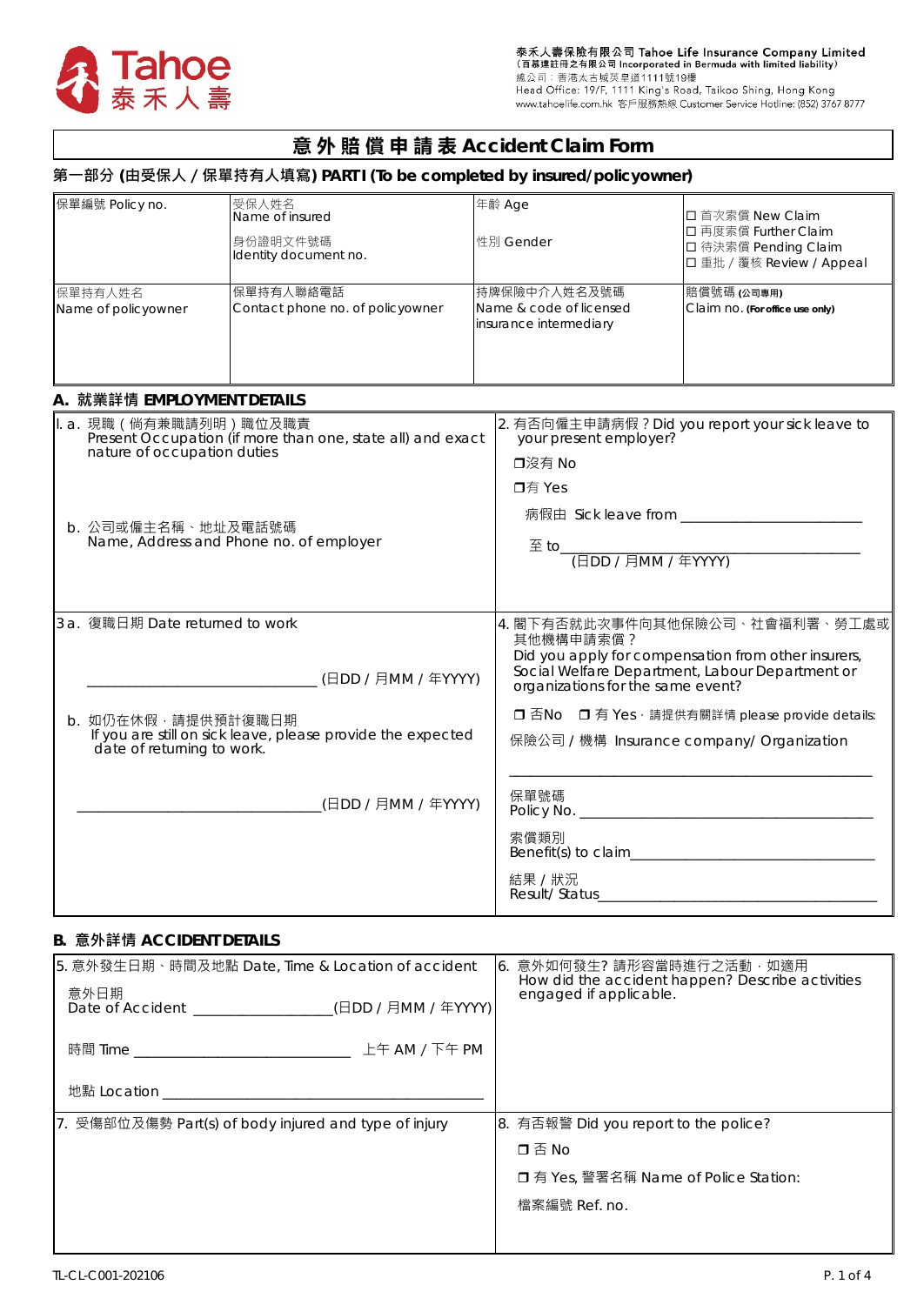# **C. 治療詳情 TREATMENT DETAILS**

| 9. 所有因此次受傷而就診之醫生或醫院資料 All Physicians consulted or Hospitals confined for the injury                                                                                                                                |                                                                            |                                                          |  |  |  |  |  |  |  |  |
|--------------------------------------------------------------------------------------------------------------------------------------------------------------------------------------------------------------------|----------------------------------------------------------------------------|----------------------------------------------------------|--|--|--|--|--|--|--|--|
| 就 診 / 住 院 日 期 (日 / 月 / 年)<br>醫生 / 醫院名稱<br>Date of consultation/ Confinement (DD/MM/YYYY)<br>Physician/ Hospital name                                                                                               | 地址<br><b>Address</b>                                                       | 住院編號 / 病人編號<br>Hospital no./ Patient no.                 |  |  |  |  |  |  |  |  |
|                                                                                                                                                                                                                    |                                                                            |                                                          |  |  |  |  |  |  |  |  |
| D. 付款指示 (只需選擇自動轉賬或支票其中一項) PAYMENT INSTRUCTION (select either autopay or cheque only)<br>(如沒有註明方式或資料不清晰,將以港幣支票支付 If payment instruction is not specified or information is not clear, HKD cheque will be<br>issued) |                                                                            |                                                          |  |  |  |  |  |  |  |  |
| 自動轉賬 By autopay                                                                                                                                                                                                    |                                                                            |                                                          |  |  |  |  |  |  |  |  |
| □ 現時本公司紀錄之自動轉賬戶口;或<br>Current direct debit authorisation bank account in the Company record; or                                                                                                                    |                                                                            |                                                          |  |  |  |  |  |  |  |  |
| □ 以下指定之港幣銀行戶口 (附上銀行戶口證明)<br>Specified HKD bank account below (Bank account proof is attached)                                                                                                                      |                                                                            |                                                          |  |  |  |  |  |  |  |  |
| 分行號碼<br>銀行號碼<br>戶口號碼                                                                                                                                                                                               |                                                                            |                                                          |  |  |  |  |  |  |  |  |
| Branch no.<br>Bank no.<br>Account no.                                                                                                                                                                              |                                                                            |                                                          |  |  |  |  |  |  |  |  |
|                                                                                                                                                                                                                    |                                                                            |                                                          |  |  |  |  |  |  |  |  |
| 注意事項:                                                                                                                                                                                                              | Notes:                                                                     |                                                          |  |  |  |  |  |  |  |  |
| (1)<br>銀行賬戶持有人姓名必須與 <b>保單持有人</b> 姓名相同。                                                                                                                                                                             | Bank account holder name must be the same as<br>(1)<br>policyowner's name. |                                                          |  |  |  |  |  |  |  |  |
| 請提供賬戶持有人的銀行賬戶證明,而該證明須列有銀行賬戶持有<br>(2)<br>人姓名及銀行賬號。                                                                                                                                                                  | (2)<br>shows account holder name and account number.                       | Please provide account holder's bank account proof which |  |  |  |  |  |  |  |  |
| (3)<br>自動轉賬只適用於香港銀行及款項將以港幣支付。                                                                                                                                                                                      | (3)                                                                        | Autopay is only applicable to banks in Hong Kong and the |  |  |  |  |  |  |  |  |
| payment will be paid in Hong Kong Dollar.<br>If the autopay is failed, the respective claim payment will<br>(4)<br>(4)<br>若自動轉賬不成功,本公司將以港幣支票支付相關之賠償款項。<br>be paid by HKD cheque.                                   |                                                                            |                                                          |  |  |  |  |  |  |  |  |
| 支票 By cheque (若沒有選擇支票貨幣, 將以港幣支票支付。If no cheque currency is selected, HKD cheque will be issued)                                                                                                                    |                                                                            |                                                          |  |  |  |  |  |  |  |  |
| 支票貨幣 Cheque currency                                                                                                                                                                                               |                                                                            |                                                          |  |  |  |  |  |  |  |  |
| □ 港幣 Hong Kong dollar<br>□ 保單貨幣 Policy currency                                                                                                                                                                    |                                                                            |                                                          |  |  |  |  |  |  |  |  |
| E. 所需文件指引 請於下方格內加上 "√" 號表示連同以賠償申請表遞交的文件:<br>DOCUMENT CHECKLIST Please put a " $\sqrt{ }$ " in the box below to indicate the documents submitted with this claim form :                                             |                                                                            |                                                          |  |  |  |  |  |  |  |  |
| 文件類別<br>Document Type                                                                                                                                                                                              | 意外醫療費用保障<br>Medical Reimbursement Benefit                                  | 每週賠償保障<br>Weekly Indemnity Benefit                       |  |  |  |  |  |  |  |  |
| □ 受保人及保單持有人之身份證明文件副本<br>Copy of identity document of the insured & policyowner                                                                                                                                     | $\sqrt{}$                                                                  | $\sqrt{}$                                                |  |  |  |  |  |  |  |  |
| □ 賠償申請表第一部分 (由保單持有人填寫)<br>Claim Form Part I (Completed by the policyowner)<br>□ 賠償申請表第二部分(由受保人之主診醫生填寫)                                                                                                             | $\sqrt{}$                                                                  | $\sqrt{}$                                                |  |  |  |  |  |  |  |  |
| Claim Form Part II (Completed by the insured's Attending<br>Physician)<br>□ 醫療收據及收費單 (費用明細表)                                                                                                                       |                                                                            | $\sqrt{}$                                                |  |  |  |  |  |  |  |  |
| Medical Receipt(s) and Statement(s) of Charges                                                                                                                                                                     | (正本 Original)                                                              | $^{\#}$                                                  |  |  |  |  |  |  |  |  |
| □ 出院總結 / 出院紙副本<br>Copy of Discharge Summary/ Discharge Slip                                                                                                                                                        | $\sqrt{}$                                                                  | $\sqrt{}$                                                |  |  |  |  |  |  |  |  |
| □ 化驗 / X-光 / 電腦掃描 / 磁力共振 / 病理檢驗報告副本<br>Copy of Laboratory / X-ray/ CT scan/ MRI/ Pathological Report(s)<br>□ 中國内地醫院之病案首頁、入院紀錄、出院總結、每日醫囑單及體溫表正本                                                                     | $\sqrt{}$                                                                  | $\sqrt{ }$                                               |  |  |  |  |  |  |  |  |
| Copy of Admission Note, Discharge Summary, Discharge Certificate,<br>Daily Medical Record & Temperature Sheet of hospital in Mainland<br>China                                                                     | $\sqrt{}$                                                                  |                                                          |  |  |  |  |  |  |  |  |
| □ 列有診斷證明之病假證明書副本<br>Copy of Sick Leave Certificate with clear diagnosis                                                                                                                                            | $\sqrt{}$                                                                  | $\sqrt{}$                                                |  |  |  |  |  |  |  |  |
| □ 物理治療 / 職業治療報告副本<br>Copy of Physiotherapy / Occupational Therapy Report(s)                                                                                                                                        | #                                                                          | #                                                        |  |  |  |  |  |  |  |  |
| □ 由註冊醫生發出之X-光 / 職業治療 / 脊醫治療轉介信副本<br>Copy of X-ray / Physiotherapy/ Occupational Therapy/<br>Chiropractic Treatment referral letter by Registered Medical<br>Practitioner                                           | $\sqrt{}$                                                                  | #                                                        |  |  |  |  |  |  |  |  |
| □ 其他保險公司或機構之賠償細算表<br>Copy of Compensation Breakdown from other Insurer/ Party                                                                                                                                      | $\sqrt{}$                                                                  | $^{\#}$                                                  |  |  |  |  |  |  |  |  |
| √ 基本文件 Required Documents # 附加文件 Optional Documents<br>*本公司可能會按個別個案情況要求遞交額外資料/文件<br>The Company may request for the submission of extra information/documents on case by case basis                                |                                                                            |                                                          |  |  |  |  |  |  |  |  |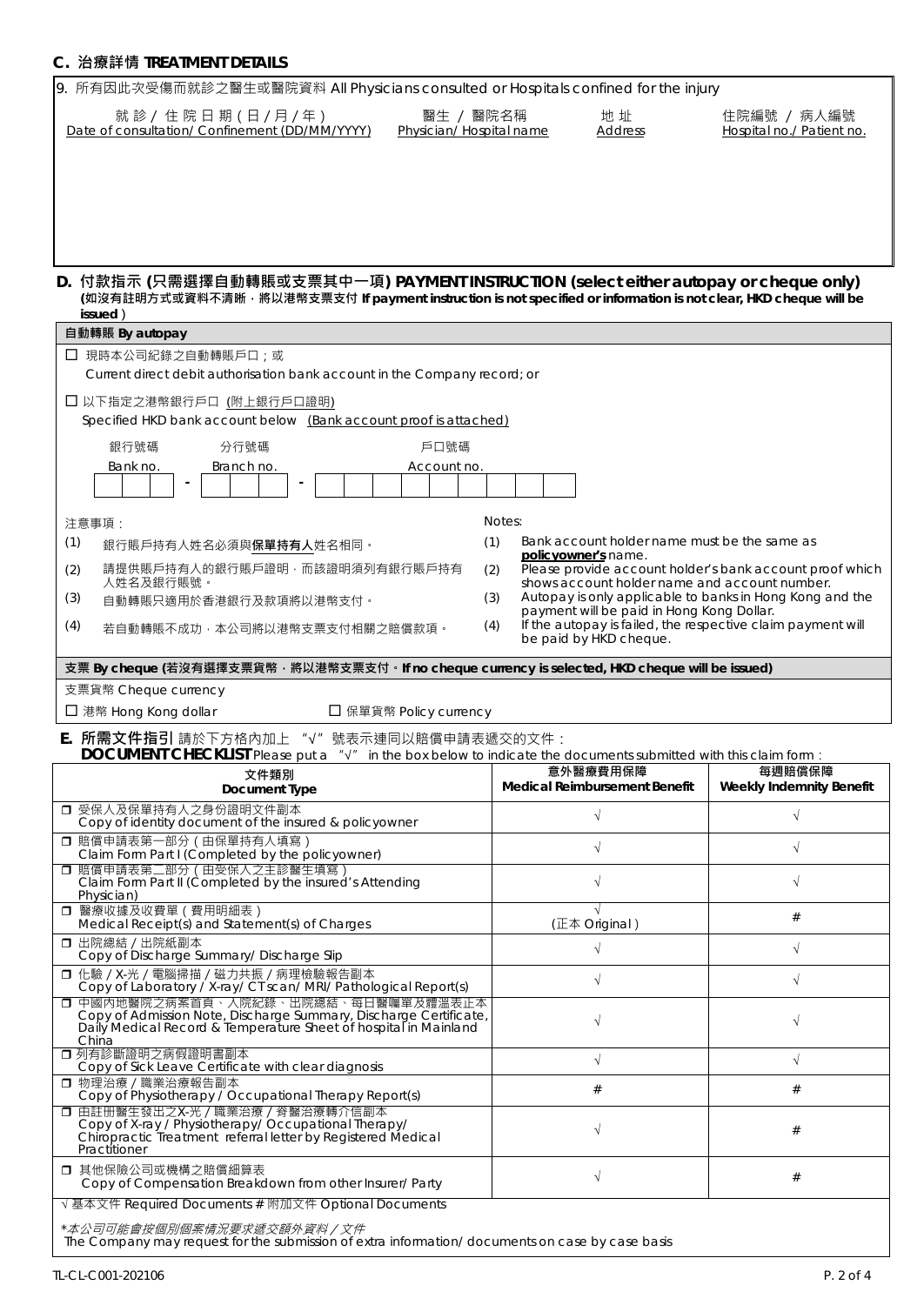## **個人資料收集聲明及使用 Personal Data Collection And Use**

本人 / 我們確認本人 / 我們已閱讀及明白泰禾人壽之個人資料收集聲明(「泰禾人壽個人資料收集聲明」)。

本人 / 我們聲明及同意在本表格所載或泰禾人壽保險有限公司(「泰禾人壽」)不時以任何方法收集所得、編製或持有的任何個人資料 及關於本人 / 我們或本人 / 我們的保單或投資的其他資料,可根據泰禾人壽個人資料收集聲明收集及使用。

本人/ 我們特此確認並同意泰禾人壽根據泰禾人壽個人資料收集聲明使用及轉移本人/ 我們的個人資料。泰禾人壽個人資料收集聲明的 最新版本可於以下網址下載:www.tahoelife.com.hk,及可向泰禾人壽索取。

I / We confirm that I / we have read and understood the Tahoe Life Personal Information Collection Statement (the "Tahoe Life PICS").

I / We declare and agree that any personal data and other information relating to me / us or my / our policy(ies) or investments contained in this form or collected, compiled or held by Tahoe Life Insurance Company Limited (the "Company") by any means from time to time may be collected and utilised in accordance with the Tahoe Life PICS.

I/We hereby give my / our acknowledgement and agree to the use and transfer of my / our personal data by the Company in accordance with the Tahoe Life PICS. The latest version of the Tahoe Life PICS is available for download from the website: www.tahoelife.com.hk, and is made available upon request.

 本人/我們不同意根據泰禾人壽個人資料收集聲明(參閱「為直接促銷目的而使用個人資料」部分)為直接促銷之目的而使用和提 供本人 / 我們的個人資料, 亦不希望接收任何推廣及直接促銷材料。

I / We do not agree with the use and provision of my / our personal data for direct marketing purposes as set out in the Tahoe Life PICS (see "Use of Personal Data for Direct Marketing Purposes") and do not wish to receive any promotional and direct marketing materials.

### **聲明及授權 Declaration And Authorisation**

**聲明** - 本人/我們謹聲明並同意:不論是否由本人/我們親手書寫,所有與上列索償有關的陳述及所有問題的答案均按本人所知及所信 均屬完整及真確。

### **授權**

本人/我們謹此授權 (1) 任何僱主、註冊西醫、醫院、診所、保險公司、銀行、政府機構或其他機構、組織或人士,凡知道或持有任何 有關本人/我們之紀錄者、及/或曾診驗或可能將會診驗本人/我們者,均可將該等資料提供給泰禾人壽保險有限公司「泰禾人壽」; (2) 泰禾人壽或任何其指定之醫生或化驗所,可就此賠償申請替本人 / 我們進行所需之醫療評估及測試, 作為審核本人 / 我們之健康狀 況。此授權對本人 / 我們之繼承人及受讓人員具約束力; 即使死亡或無行為能力時, 此授權仍具效力。本授權書的影印本與正本均有同 等效力。

本人/我們聲明本人/我們有權及同意作出上述授權。

**DECLARATION** - I/WE HEREBY DECLARE AND AGREE that all statements and answers to all questions in relation to the above claims whether or not written by my/our own hand are to the best of my/our knowledge and belief complete and true.

#### **AUTHORISATION**

I/WE HEREBY AUTHORISE (1) any employer, registered medical practitioner, hospital, clinic, insurance company, bank, government institution, or other organization, institution, or person, that has any records or knowledge of me/us and who has attended or may hereafter attend myself/ourselves to disclose such information to Tahoe Life Insurance Company Limited ("Tahoe Life"); (2) Tahoe Life or any of its appointed medical examiners or laboratories to perform the necessary medical assessment and tests to evaluate the health status of myself/ourselves in relation to this claim. This authorisation shall bind my/our successors and assignees and remains valid notwithstanding death or incapacity. A photocopy of this authorisation shall be as valid as the original.

I/We declare and agree that I/we have the full authority from and consent to make the above authorisations.

Name \_\_\_\_\_\_\_\_\_\_\_\_\_\_\_\_\_\_\_\_\_\_\_\_\_\_\_\_\_\_\_\_ Name \_\_\_\_\_\_\_\_\_\_\_\_\_\_\_\_\_\_\_\_\_\_\_\_\_\_\_\_\_\_\_\_\_\_\_

\_\_\_\_\_\_\_\_\_\_\_\_\_\_\_\_\_\_\_\_\_\_\_\_\_\_\_\_\_\_\_\_\_\_\_\_\_\_\_ \_\_\_\_\_\_\_\_\_\_\_\_\_\_\_\_\_\_\_\_\_\_\_\_\_\_\_\_\_\_\_\_\_\_\_\_\_\_\_\_\_ \_\_\_\_\_\_\_\_\_\_\_\_\_\_\_\_\_\_\_\_\_\_\_\_

保單持有人簽名 受保人簽名(年滿18歲或以上) 日期(日/月/年) Signature of insured (Age 18 or above)

という こうしょう かんじょう こうしょう 姓名 いんこうかん かいしょう かいしょう

身份證明文件號碼 しゅうしょう かいしょう 身份證明文件號碼 Identity document no. \_\_\_\_\_\_\_\_\_\_\_\_\_\_\_\_\_\_ ldentity document no.

與受保人關係 Relationship to the insured \_\_\_\_\_\_\_\_\_\_\_\_\_\_\_\_\_\_\_\_\_\_\_\_\_